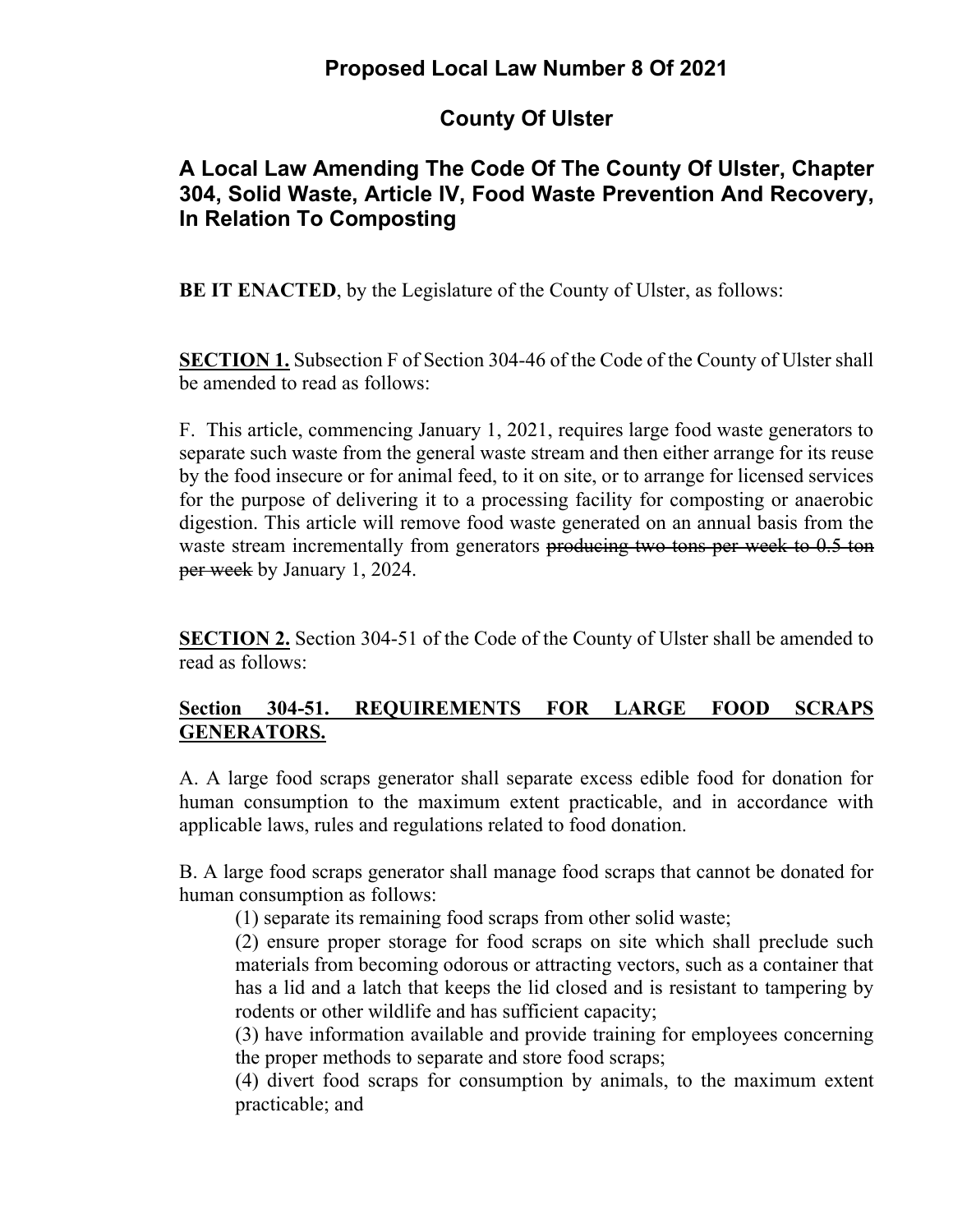#### **- Page 2 -**

### **Proposed Local Law Number 8 Of 2021**

## **County Of Ulster**

#### **A Local Law Amending The Code Of The County Of Ulster, Chapter 304, Solid Waste, Article IV, Food Waste Prevention And Recovery, In Relation To Composting**

(5) for food scraps that cannot be used as animal feed, either

(a) obtain a transporter that will deliver food scraps to an organics recycler,

(b) self-haul its food scraps to an organics recycler, or

(c) provide for organics recycling on-site via in vessel composting, aerobic or anaerobic digestion or any other method of processing organic waste approved by the New York State Department of Environmental Conservation, for some or all of the food waste it generates on its premises, provided that the remainder is delivered to an organics recycler.

C. If transported, food scraps must be sent to a New York State permitted or registered organics recycler. If the food scraps are transported to an organics recycler outside Ulster County, the large food scraps generator shall inform Ulster County of the destination.

D. Beginning on January 1, 2022, the requirements of paragraph B of this section shall not apply to any designated food scraps generator regulated under section 27- 2203 of the Environmental Conservation Law. It shall apply to persons, businesses, institutions and entities not subject to regulation under section 27-2203 of the Environmental Conservation Law.

E **D**. Large food scraps generators shall report the amount of food waste they cause to be reused, composted or otherwise beneficially repurposed under this section, and other relevant information specified by Ulster County, on an annual basis, by February 1 of the following year, to Ulster County and the Agency in a form prescribed by the County.

F **E**. Waivers.

(1) Ulster County may waive the requirements of paragraph B if the County determines that compliance with the requirements of paragraph B would result in extraordinary financial hardship to the large food scraps generator or that other unique circumstances justify a waiver.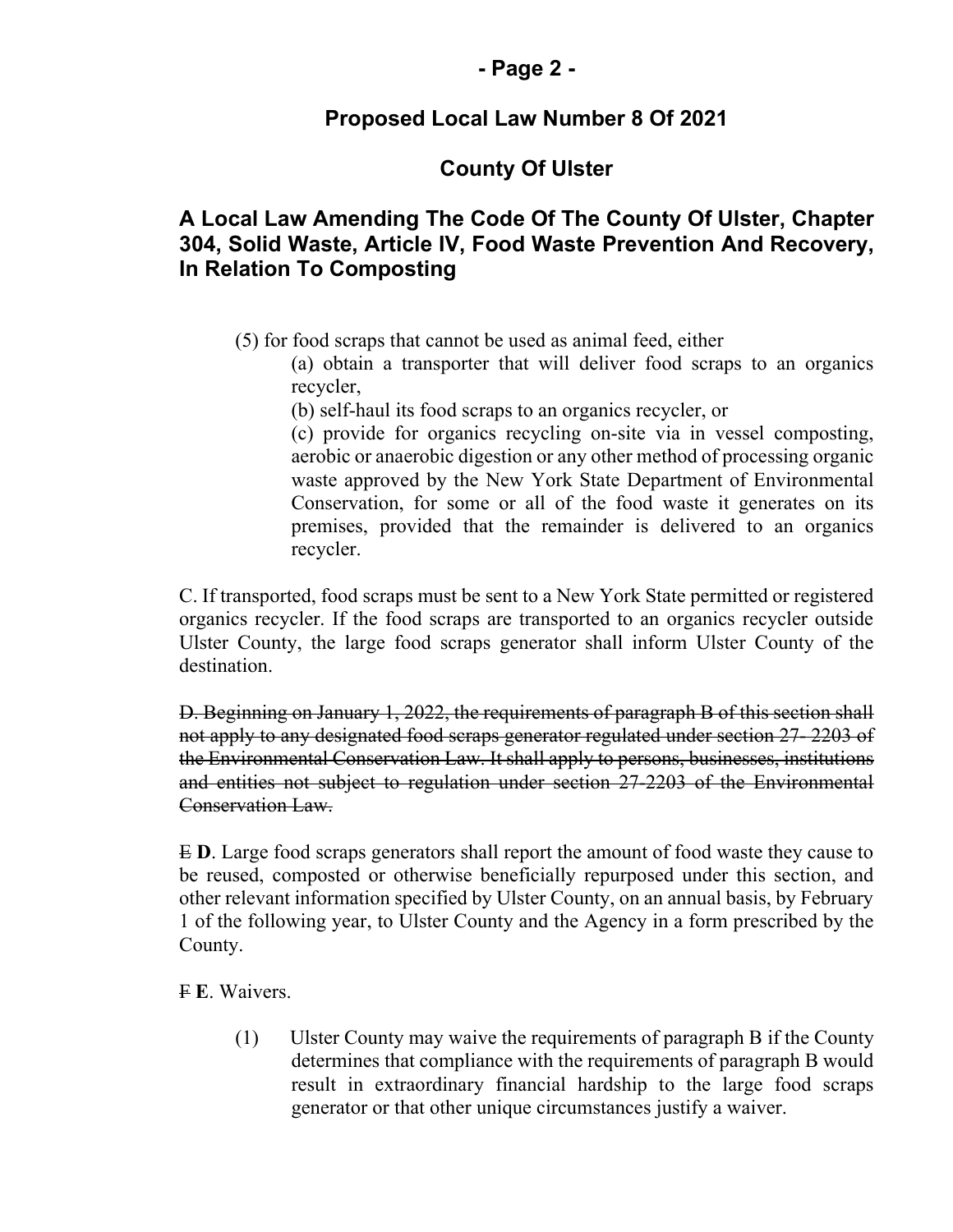#### **- Page 3 -**

### **Proposed Local Law Number 8 Of 2021**

## **County Of Ulster**

#### **A Local Law Amending The Code Of The County Of Ulster, Chapter 304, Solid Waste, Article IV, Food Waste Prevention And Recovery, In Relation To Composting**

- (2) A large food scrap generator must demonstrate both of the following to qualify for a "financial hardship" exemption:
	- (a) a gross income under \$300,000 on their annual income tax filing for the most recent tax year, and
	- (b) the total cost of solid waste management including organics recycling is at least 10 percent greater than the total cost of disposal without organics recycling.
- (3) Ulster County may grant a limited waiver of the requirements of paragraph B with respect to food scraps if the County determines that a facility is not reasonably able to separate food scraps without contamination.
- (4) Any waiver granted hereunder shall be for a maximum period of one year and shall include a requirement that the large food scraps generator participate in an education program designed to achieve compliance with this section.
- (5) Waivers under this subsection F shall not be available to any designated food scraps generator regulated under section 27-2203 of the Environmental Conservation Law.

#### **SECTION 4. SEVERABILITY.**

If any clause, sentence, paragraph, subdivision, section, or part of this law or the application thereof to any person, individual, corporation, firm, partnership, entity, or circumstance shall be adjudged by any court of competent jurisdiction to be invalid or unconstitutional, such order or judgment shall not affect, impair, or invalidate the remainder thereof, but shall be confined in its operation to the clause, sentence, paragraph, subdivision, section, or part of this law, or in its application to the person, individual, corporation, firm, partnership, entity, or circumstance directly involved in the controversy in which such order or judgment shall be rendered.